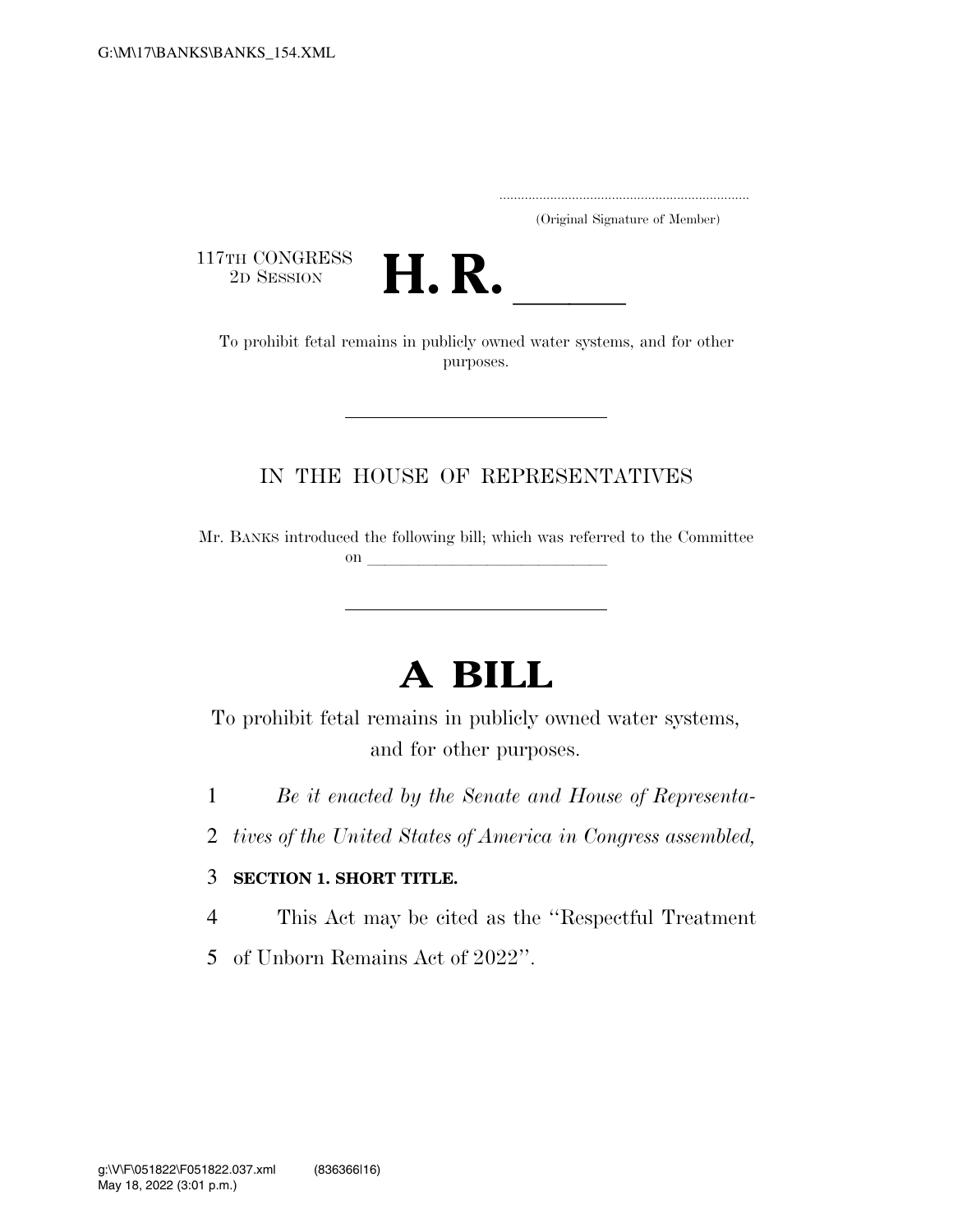$\mathfrak{D}$ 

## **SEC. 2. PROHIBITION OF FETAL REMAINS IN PUBLICLY OWNED WATER SYSTEMS.**

 Part H of title IV of the Public Health Service Act (42 U.S.C. 289 et seq.) is amended by adding at the end the following:

## **''SEC. 498F. PROHIBITION OF FETAL REMAINS IN PUBLICLY OWNED WATER SYSTEMS.**

 ''(a) IN GENERAL.—An abortion provider may not cause fetal remains to be placed into a publicly owned water system.

 ''(b) PENALTIES FOR VIOLATION.—An abortion pro- vider who violates subsection (a) shall be fined in accord- ance with title 18, United States Code, imprisoned not more than 5 years, or both.

 ''(c) NO LIABILITY FOR INDIVIDUAL UPON WHOM ABORTION IS PERFORMED.—Notwithstanding any other provision of law, an individual upon whom an abortion is performed shall not be liable for any offense related to a violation of subsection (a) with respect to such abortion. 20 "(d) RELATION TO OTHER LAW.—Nothing in this section may be construed to preempt a State or local re- quirement that prohibits an abortion provider from caus- ing fetal remains to be placed into a publicly owned water system.

25 "(e) DEFINITIONS.—In this section: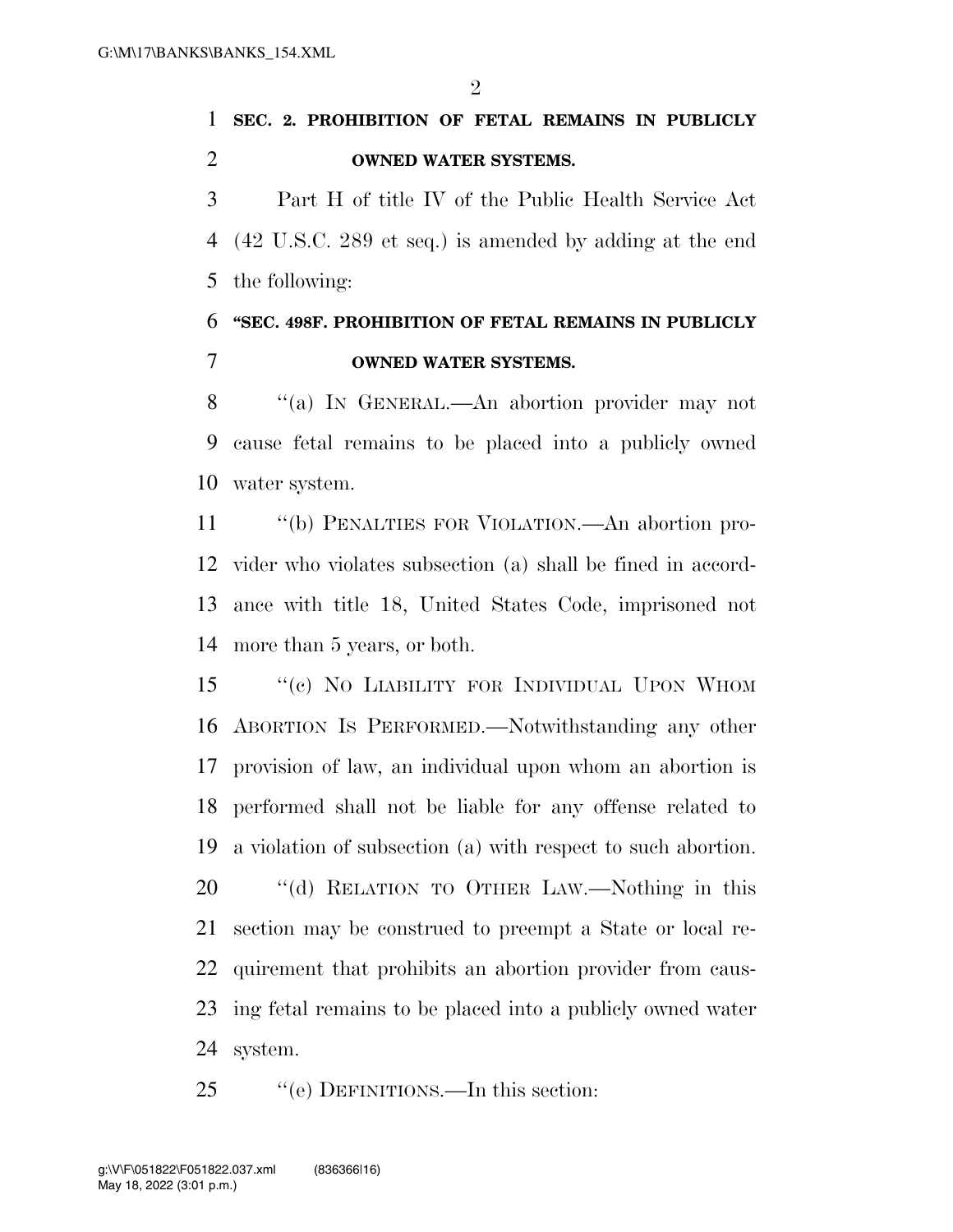3

| $\mathbf{1}$   | "(1) ABORTION.—The term 'abortion' means a           |
|----------------|------------------------------------------------------|
| $\overline{2}$ | procedure involving the use or prescription of a de- |
| 3              | vice or substance—                                   |
| $\overline{4}$ | "(A) to intentionally kill the unborn child          |
| 5              | of an individual known to be pregnant; or            |
| 6              | "(B) to intentionally terminate the preg-            |
| 7              | nancy of such an individual, unless such termi-      |
| 8              | nation is conducted with the intent to-              |
| 9              | "(i) produce a live birth and preserve               |
| 10             | the life and health of such child; or                |
| 11             | "(ii) remove a dead unborn child from                |
| 12             | the body of such an individual.                      |
| 13             | $``(2)$ ABORTION PROVIDER.—                          |
| 14             | "(A) IN GENERAL.—The term 'abortion                  |
| 15             | provider' means an individual who performs an        |
| 16             | abortion.                                            |
| 17             | "(B) EXCLUSION.—The term 'abortion                   |
| 18             | provider' does not include, with respect to an       |
| 19             | abortion, the individual upon whom the abor-         |
| 20             | tion is performed.                                   |
| 21             | "(3) FETAL REMAINS.—The term 'fetal re-              |
| 22             | mains' means—                                        |
| 23             | "(A) the remains of an aborted fetus (or a           |
| 24             | portion thereof); and                                |